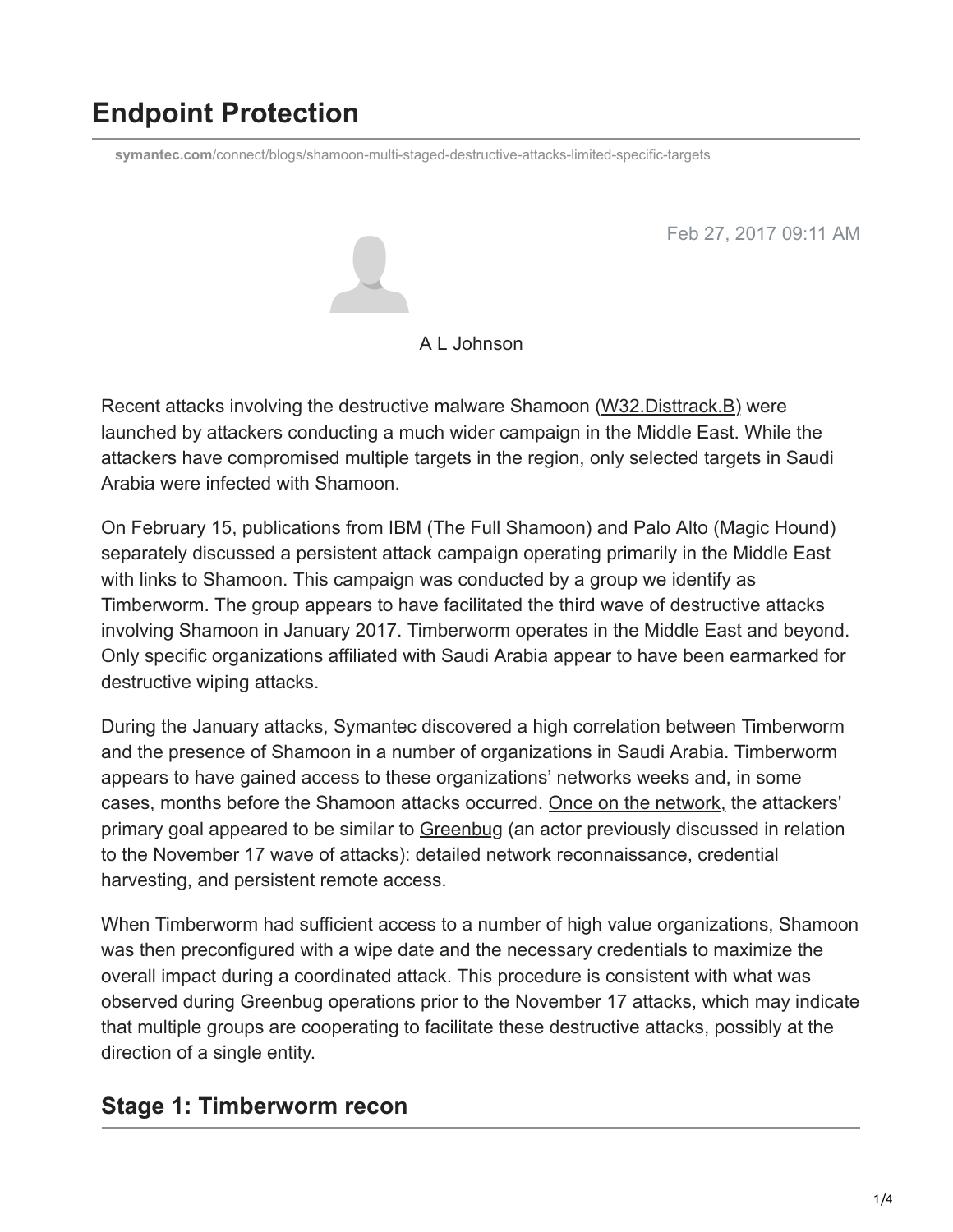Timberworm's carefully planned operation saw the attackers send spear phishing emails to individuals at targeted organizations. In some cases, the emails contained Microsoft Word or Excel files as attachments. In others, the emails contained malicious links, which if clicked, downloaded similar Word or Excel files.

### **Computer network exploitation**

Opening the document invoked PowerShell from a malicious macro, which provided the attackers with remote access to the compromised computer. Some basic reconnaissance was then performed using existing system tools to determine if the target was of interest. Once Timberworm was satisfied, it then deployed custom malware, hacktools, and software traditionally used in system/network administration. Some of the tools deployed during these attacks included:

- PsExec, a tool for executing processes on other systems from Microsoft Sysinternals
- PAExec, a free re-implementation of PsExec from Poweradmin
- Netscan, a multipurpose IPv4/IPv6 network scanner
- Samdump, a hacking tool that dumps Windows password hashes
- Mimikatz ([Hacktool.Mimikatz\)](https://www.symantec.com/security_response/writeup.jsp?docid=2012-042615-3731-99&tabid=2), a hacking tool to harvest credentials
- TightVNC, an open-source remote desktop access application
- Plink, a command line network connection tool supporting encrypted communications
- Rar, archiving utility for compressing files before ex-filtration.

During this phase, once the attacker appeared to have achieved the desired level of network access, Plink was executed to provide an additional avenue of remote access (Fex reverse RDP over SSH connections). This pattern of activity is also consistent with what was observed during Greenbug operations in 2016, before the eventual deployment of Shamoon.

# **Stage 2: Shamoon destruction**

At this point the attackers configured the Shamoon payloads per organization and then coordinated the attacks on a pre-determined date. In the January 23 attacks Symantec observed consistent usage of PAExec across numerous organizations to initially deploy W32.Disttrack.B. After it was deployed, it would self-propagate and wipe accessible computers across the network.

# **Multiple teams cooperating?**

Timberworm appears to be a much larger operation, infiltrating a much broader range of organizations beyond those affected by the recent Shamoon attacks. Similarly, Greenbug targeted a range of organizations in the Middle East beyond those affected by Shamoon,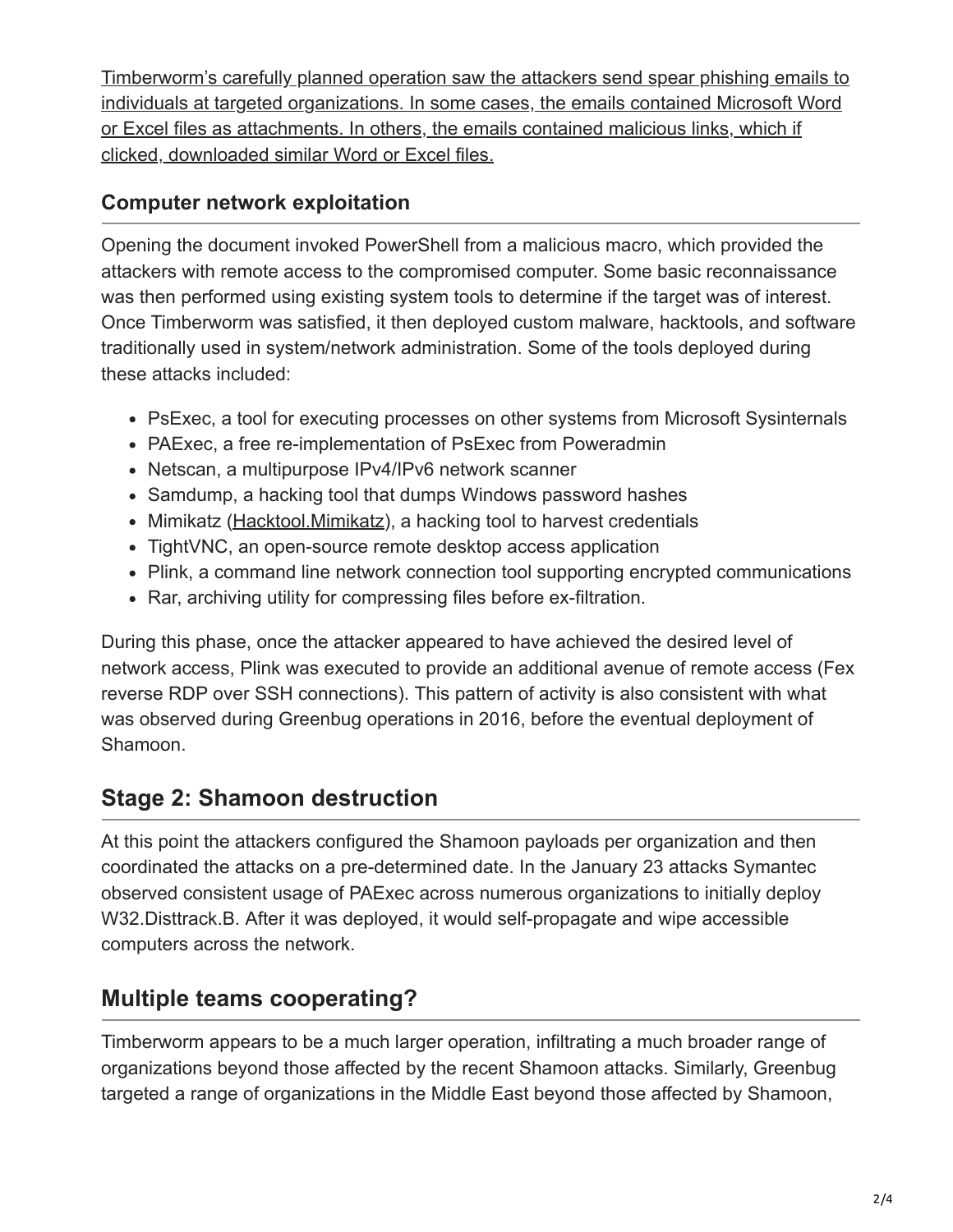including companies in the aviation, energy, government, investment, and education sectors. While both groups leveraged two distinct toolsets, their targets, tactics, and procedures align very well and in close proximity to the coordinated wiping events.

# **"Living off the land"**

The Shamoon attacks illustrate how a growing number of targeted attack groups are relying on common-off-the-shelf tools to compromise targets. The Shamoon attackers managed to get access to targets' networks using socially engineered spear-phishing emails and abusing Office macros and PowerShell to gain initial footholds. In particular, the use of PowerShell has been a popular tactic of late. [Recent Symantec research](https://community.broadcom.com/symantecenterprise/viewdocument?DocumentKey=cbd24b89-1022-4fe8-800d-a362f3d4cf06&CommunityKey=1ecf5f55-9545-44d6-b0f4-4e4a7f5f5e68&tab=librarydocuments) found a total of 111 malware families that use the PowerShell command line. More than 95 percent of the PowerShell scripts analyzed through the BlueCoat Malware Analysis sandbox were found to be malicious.

The appeal of "living off the land" is obvious. Attackers believe malicious activity will be more difficult to detect if legitimate tools are involved and malware use is kept to a minimum. The use of legitimate tools may also serve to thwart attribution to specific actors.

# **Protection**

Symantec and Norton products protect against Shamoon with the following detections:

#### **Antivirus:**

- [W32.Disttrack](https://www.symantec.com/security_response/writeup.jsp?docid=2012-081608-0202-99)
- [W32.Disttrack!gen1](https://www.symantec.com/security_response/writeup.jsp?docid=2012-081708-3504-99)
- [W32.Disttrack!gen4](https://www.symantec.com/security_response/writeup.jsp?docid=2012-090306-5105-99)
- [W32.Disttrack!gen6](https://www.symantec.com/security_response/writeup.jsp?docid=2012-090306-5953-99)
- [W32.Disttrack!gen7](https://www.symantec.com/security_response/writeup.jsp?docid=2012-091717-3231-99)
- [W32.Disttrack!gen8](https://www.symantec.com/security_response/writeup.jsp?docid=2012-091313-2116-99)
- [W32.Disttrack.B](https://www.symantec.com/security_response/writeup.jsp?docid=2016-112300-5555-99)
- [Backdoor.Mhretriev](https://www.symantec.com/security_response/writeup.jsp?docid=2017-022712-2204-99)
- [Hacktool.Mimikatz](https://www.symantec.com/security_response/writeup.jsp?docid=2012-042615-3731-99&tabid=2)

#### **Intrusion prevention system:**

- [System Infected: Disttrack Trojan Activity 2](https://www.symantec.com/security_response/attacksignatures/detail.jsp?asid=25885)
- [System Infected: Disttrack Trojan Activity 3](https://www.symantec.com/security_response/attacksignatures/detail.jsp?asid=25926)

### **Indicators of compromise**

#### **Netscan**